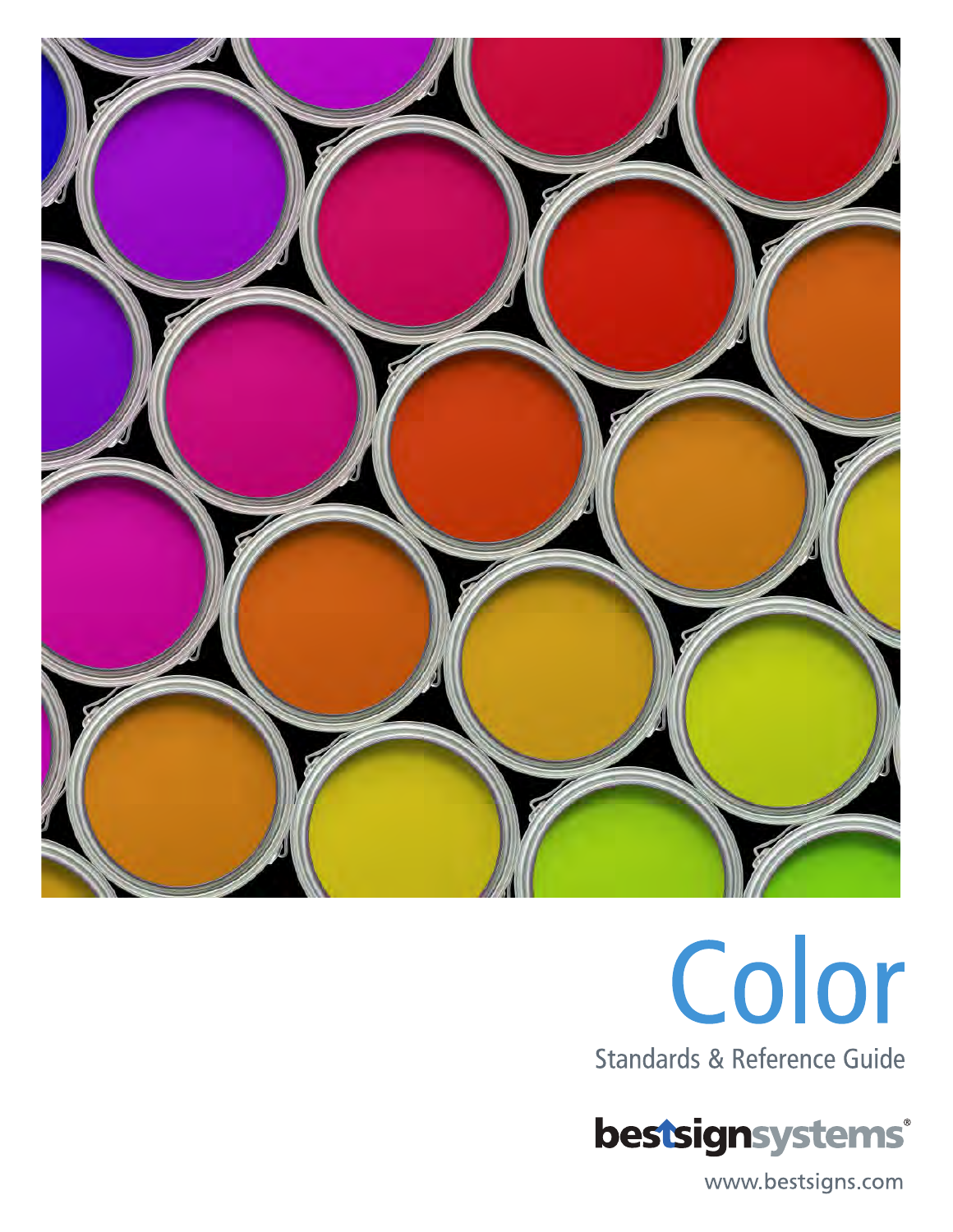# **Explanation of Colors and How They Affect Pricing**

|                                     | <b>Standard</b>                                                                                                   | Premium                                                                            | Custom                                                       |
|-------------------------------------|-------------------------------------------------------------------------------------------------------------------|------------------------------------------------------------------------------------|--------------------------------------------------------------|
| Graphic Blast <sup>®</sup><br>Copy: | 6 Stock Colors<br>(Beige, Black, Garnet, Ivory, Stone, White)                                                     | 117 Standard Colors<br>(79 Matthews™, 38 Ink)<br><b>Custom Non-Metallic Colors</b> | 32 Standard Metallic Colors<br><b>Custom Metallic Colors</b> |
| Background:                         | 117 Standard Color<br>(79 Matthews™, 38 Ink)                                                                      | <b>Custom Non-Metallic Colors</b>                                                  | 32 Standard Metallic Colors<br><b>Custom Metallic Colors</b> |
| ImPressions™<br>Copy:               | 38 Standard Ink Colors                                                                                            | Gold or Silver Ink<br>Custom Non-Metallic Ink (PMS Only)                           |                                                              |
| Background:                         | 14 "Im" Colors Only                                                                                               |                                                                                    |                                                              |
| Lucent™                             |                                                                                                                   |                                                                                    |                                                              |
| Copy:                               | 38 Standard Ink Colors                                                                                            | Gold or Silver Ink<br>Custom Non-Metallic Ink (PMS Only)                           |                                                              |
| Background:                         | 117 Standard Colors<br>(79 Matthews™, 38 Ink)<br><b>Custom Non-Metallic Colors</b>                                | 32 Standard Metallic Colors<br><b>Custom Metallic Colors</b>                       |                                                              |
| <b>Strata</b>                       |                                                                                                                   |                                                                                    |                                                              |
| Copy/Graphic:                       | 38 Standard Ink Colors<br>Gold or Silver Ink                                                                      | Custom Non-Metallic Ink (PMS Only)                                                 |                                                              |
| Background:                         | 117 Standard Colors<br>(79 Matthews™, 38 Ink)<br>32 Standard Metallic Colors<br>Custom Colors (Metallic Included) |                                                                                    |                                                              |

Pricing subject to change depending on product & colors chosen. To discuss how colors affect your pricing, please call our Estimating Department, or your Project Manager.



Best Sign Systems, Inc. 1202 N. Park Avenue Montrose, CO 81401-3171 970-249-BEST (2378) Tel 800-235-BEST (2378) Tel 970-249-0223 Fax



Matthews Paint™ is a trademark owned by PPG Industries, and is not affiliated with Best Sign Systems, Inc. or its products.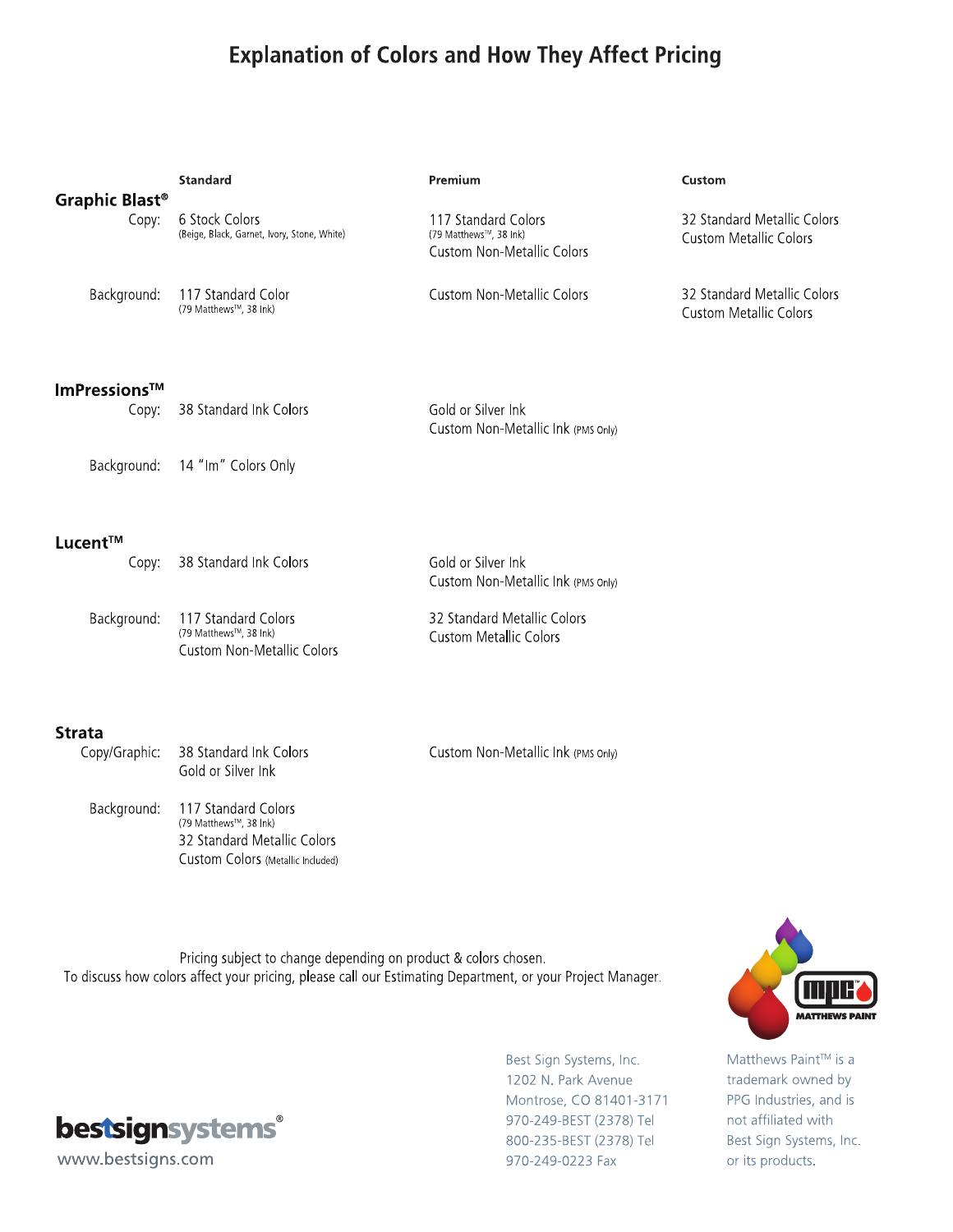# **Paint Colors**

Best Sign Systems, Inc. can accurately match any PMS or custom color using Matthews Paint™ which is widely recognized as the highest quality painting product in the signage industry

| MP24846 Rally Red - LRV 10.1         | MP23966 Crimson Red - LRV 14.9        | MP24069 Fire Red - LRV 17.2         | MP26434 Tangerine - LRV 20.8        |
|--------------------------------------|---------------------------------------|-------------------------------------|-------------------------------------|
|                                      |                                       |                                     |                                     |
| MP58765 Persimmon - LRV 15           | MP29732 Napa Merlot - LRV 9.6         | MP25248 Rose Magenta - LRV 10.9     | MP26452 Cerise Lipstick - LRV 16.9  |
|                                      |                                       |                                     |                                     |
| MP29653 Navel Orange - LRV 32.7      | MP29633 Fiesta Orange - LRV 33.1      | MP23906 Bright Orange - LRV 28.1    | MP28239 Orange Flare - LRV 24.6     |
|                                      |                                       |                                     |                                     |
| MP56966 Orange County - LRV 22.9     | MP58094 Peach Blossom - LRV 26.5      | MP29496 Apricot - LRV 37.8          | MP29214 Coral - LRV 31.3            |
|                                      |                                       |                                     |                                     |
| MP25616 Salmon - LRV 44.6            | MP10211 Citrus Yellow - LRV 62.9      | MP29464 Jonquil Yellow - LRV 72.1   | MP29545 Citron Glace - LRV 79.4     |
|                                      |                                       |                                     |                                     |
| MP25026 Chartreuse Yellow - LRV 56.5 | MP25890 Yellow Petal - LRV 64.5       | MP55149 Schoolbus Yellow - LRV 39.3 | MP28240 Yellow Corn - LRV 49.2      |
|                                      |                                       |                                     |                                     |
| MP28153 Mustard - LRV 41.8           | MP26406 Pastel Orange - LRV 49.6      | MP25900 Canterbury Cream - LRV 77.5 | MP24510 Deep Green - LRV 6.4        |
|                                      |                                       |                                     |                                     |
| MP55690 Forest Green - LRV 6.9       | MP24502 Country Club Green - LRV 17.5 | MP25066 Green Jewel - LRV 21.4      | MP58098 Sea Green - LRV 35.4        |
|                                      |                                       |                                     |                                     |
| MP56060 Prickly Pear - LRV 8         | MP25899 Kryptonite Green - LRV 21.7   | MP26749 Spring Green - LRV 28.3     | MP28434 Granny Smith - LRV 39       |
|                                      |                                       |                                     |                                     |
| MP55396 Moonlit Pond - LRV 8.4       | MP25771 Bayou Blue - LRV 15           | MP24340 Mardi Gras Teal - LRV 27.8  | MP29439 Tropic Turquoise - LRV 31.4 |



www.bestsigns.com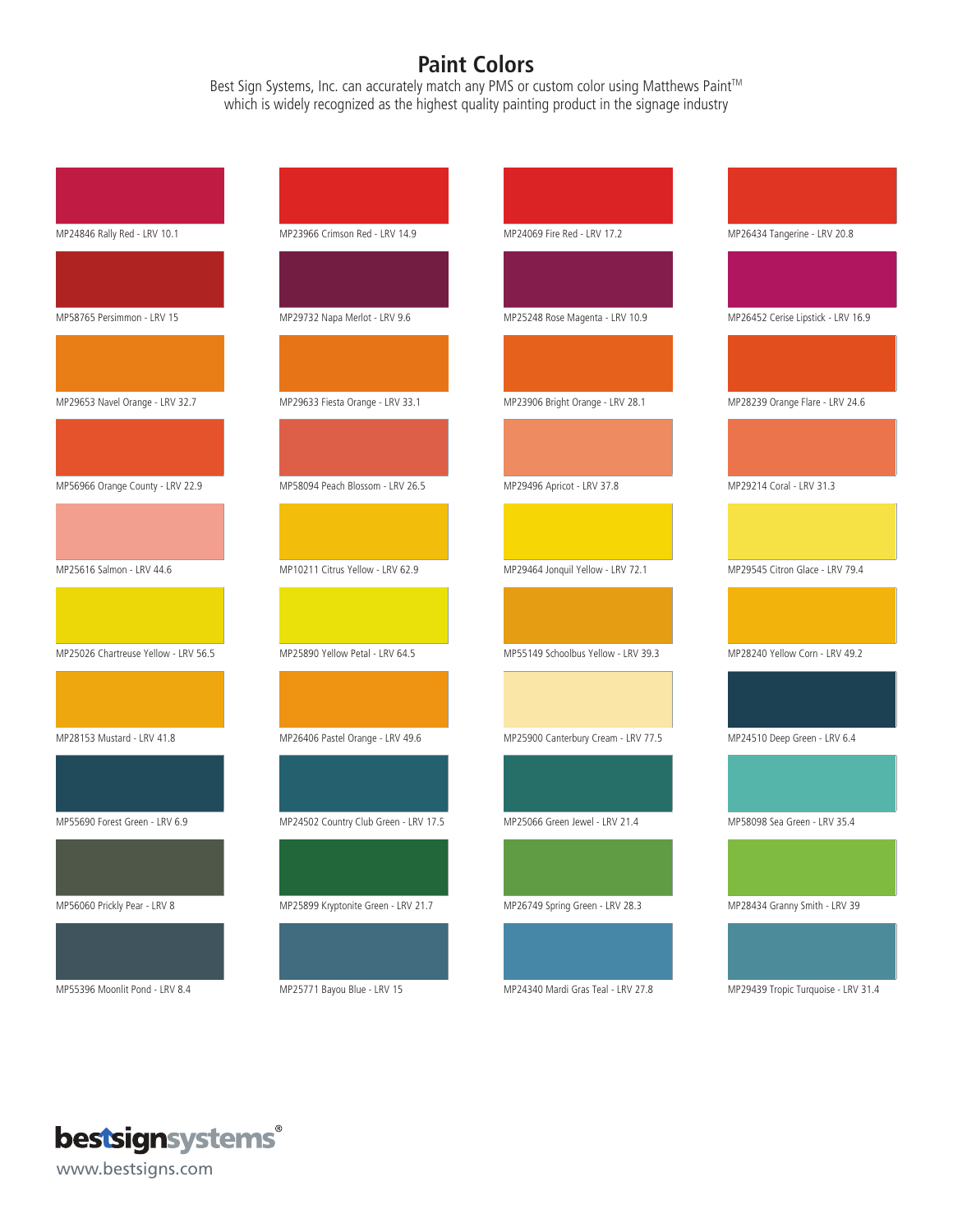# **Paint Colors**

Best Sign Systems, Inc. can accurately match any PMS or custom color using Matthews Paint™ which is widely recognized as the highest quality painting product in the signage industry

| MP25837 Stormy Blue - LRV 6.8        | MP23708 North Sea Blue - LRV 17.2 | MP56851 Blue Smoke - LRV 24.1        | MP20498 Mediterranean Sky - LRV 51.7 |
|--------------------------------------|-----------------------------------|--------------------------------------|--------------------------------------|
|                                      |                                   |                                      |                                      |
|                                      |                                   |                                      |                                      |
|                                      |                                   |                                      |                                      |
| MP43348 Lake George - LRV 71         | MP55697 Bluest Blue - LRV 6.8     | MP25808 Bicycle Blue - LRV 10.6      | MP28073 American Blue - LRV 13.9     |
|                                      |                                   |                                      |                                      |
|                                      |                                   |                                      |                                      |
|                                      |                                   |                                      |                                      |
| MP24100 Electrical Blue - LRV 31.1   | MP55795 Bluetooth - LRV 6.7       | MP29320 Marina Blue - LRV 14         | MP25956 Royal Purple - LRV 7.4       |
|                                      |                                   |                                      |                                      |
|                                      |                                   |                                      |                                      |
|                                      |                                   |                                      |                                      |
|                                      |                                   |                                      |                                      |
| MP30493 Scandinavian Blue - LRV 9.6  | MP25854 Lily Morada - LRV 22.8    | MP25834 Taco Bell Violet 2 - LRV 7.4 | MP25542 Amethyst Violet - LRV 10.2   |
|                                      |                                   |                                      |                                      |
|                                      |                                   |                                      |                                      |
|                                      |                                   |                                      |                                      |
| MP25502 Very Violet - LRV 18.7       | MP25550 Deep Purple - LRV 7.8     | MP25867 Graceful Grape - LRV 22.7    | MP29705 Grape Jello - LRV 10.3       |
|                                      |                                   |                                      |                                      |
|                                      |                                   |                                      |                                      |
|                                      |                                   |                                      |                                      |
| MP23446 Country Red - LRV 7.8        | MP23647 Fire Weed Red - LRV 15.2  | MP22823 Savannah Clay - LRV 29.6     | MP10217 Rich Brown - LRV 5.8         |
|                                      |                                   |                                      |                                      |
|                                      |                                   |                                      |                                      |
|                                      |                                   |                                      |                                      |
| MP25839 Clay Basket Brown - LRV 19.5 | MP12257 Cabot Trail - LRV 28.5    | MP25849 Durango Grey - LRV 24.6      | MP55840 Cool Gray - LRV 47.2         |
|                                      |                                   |                                      |                                      |
|                                      |                                   |                                      |                                      |
|                                      |                                   |                                      |                                      |
| MP25829 Taos Sand Beige - LRV 60.6   | MP25833 Bone White - LRV 68.7     | MP55685 Snowflake - LRV 78.7         | MP25836 Cicada Grey - LRV 32.8       |
|                                      |                                   |                                      |                                      |
|                                      |                                   |                                      |                                      |
|                                      |                                   |                                      |                                      |
| MP34412 Smoke Screen - LRV 47        | 42212SP Scarlet Red - LRV 11.6    | 42214SP Mexicali Red - LRV 9.4       | 42215SP Burgundy Maroon - LRV 6.4    |
|                                      |                                   |                                      |                                      |
|                                      |                                   |                                      |                                      |
|                                      |                                   |                                      |                                      |
| 42218SP Sundance Yellow - LRV 57.7   | 42259SP Federal Green - LRV 12    | 42219SP Capri Blue - LRV 7.3         |                                      |



Best Sign Systems, Inc. 1202 N. Park Avenue **www.bestsigns.com** Montrose, CO 81401-3171 970-249-0223 Fax

970-249-BEST (2378) Tel 800-235-BEST (2378) Tel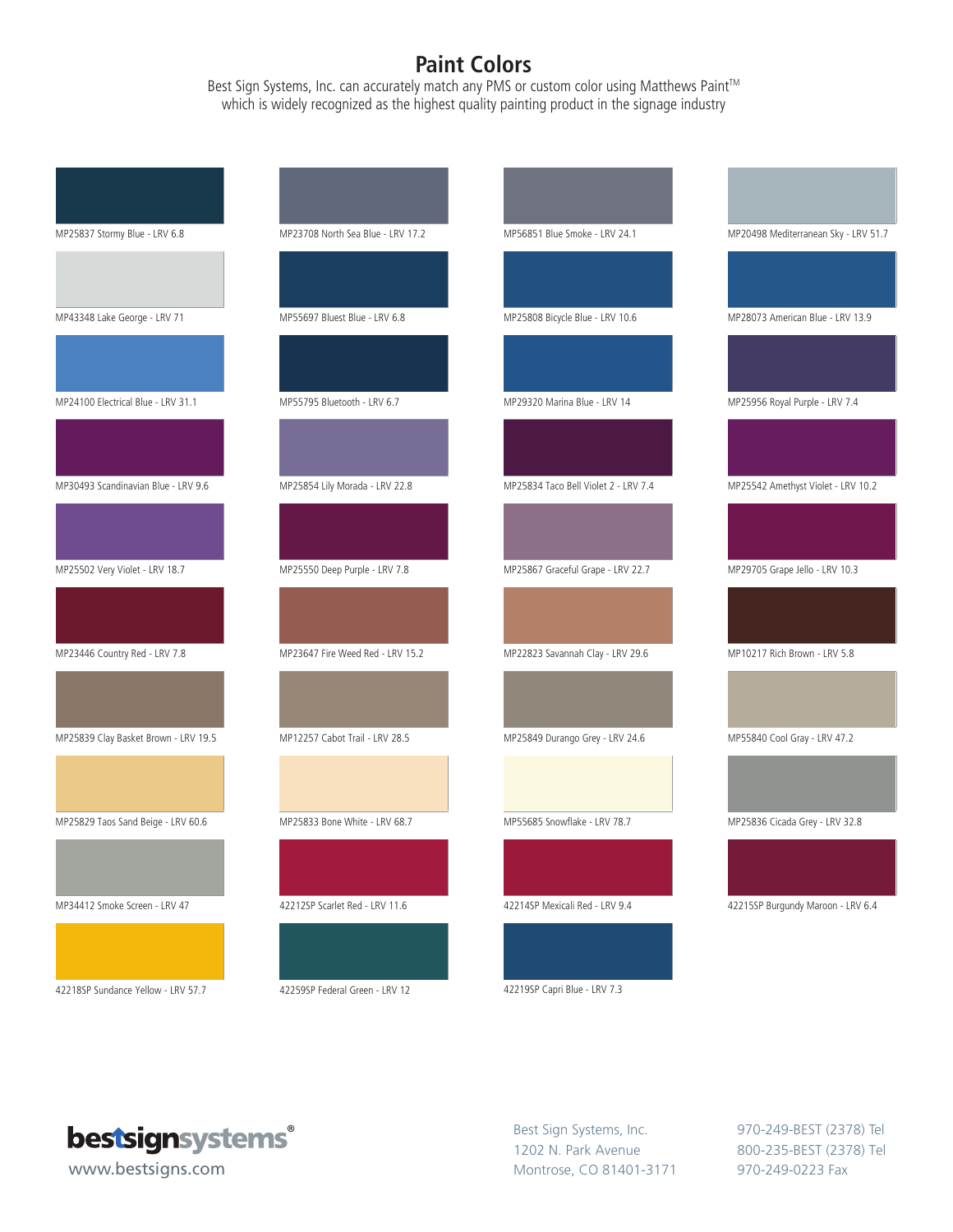### **Metallic Paint Colors**

Best Sign Systems, Inc. can accurately match any PMS or custom color using Matthews Paint™ which is widely recognized as the highest quality painting product in the signage industry. Additional charges apply.



# **Calculating Contrast**

Best Sign Systems, Inc. recommends at least 70% contrast between text and background colors. This can be calculated by using the Light Reflective Values (LRV) provided with each paint swatch. **(B1 - B2) / (B1) x 100 = Contrast**

B1 = Greater LRV Value, B2 = Smaller LRV Value